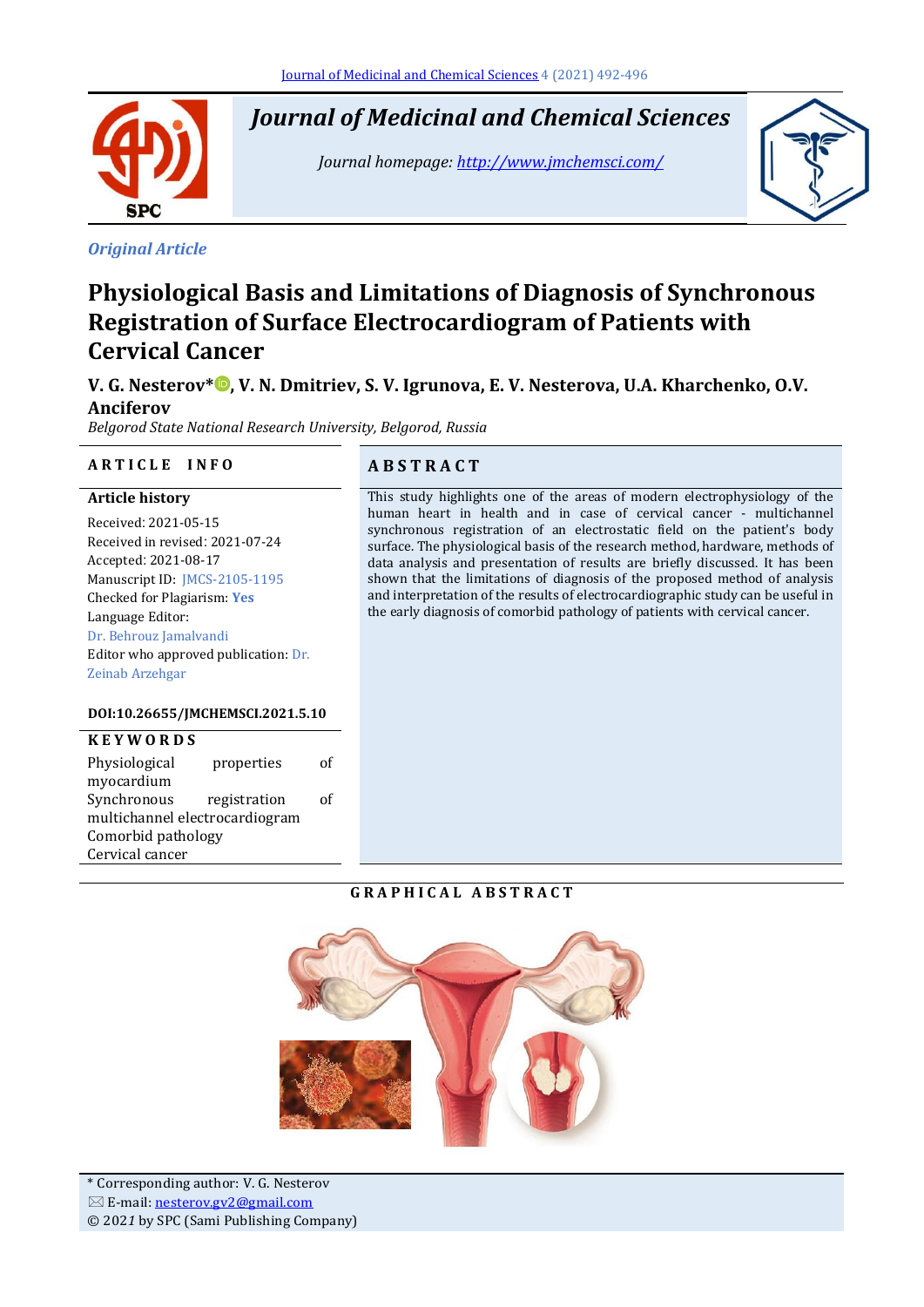#### **Introduction**

Numerous studies indicate that comorbid «Schiller» pathology, when there is malignant neoplasms, «NihonKohden» (Japan), «Biomedica» (Italy). requires close and timely attention of doctors, When assessing the capabilities of a synchronous which actualizes the improvement of functional ECG, timesavings during the study and the diagnostic methods [1-8]. Despite the emergence possibility of comparing reflections in different of new effective technologies for testing the leads of the same bioelectric heart pattern are functional state of the heart, electrocardiography noted. However, attention is drawn to the fact that (ECG) remains in the ranks of the leading the proposed schemes for analyzing the results of diagnostic methods [9].

A modern ECG cannot be imagined without the the traditional ones used for single-channel use of computer technology. Thanks to such sequential information acquisition. In particular, technology, an acquisition and an automatic there are recommendations to determine the processing of normal and long-term ECGs is duration of the course of certain electrical carried out, a digital coding of the received signals processes in the myocardium, using the temporal is implemented, and effective methods of filtering characteristics of the corresponding interval in and signals analysis, mathematical and electronic one of the valid leads. modeling, and mapping of electronic potentials In the literature, no strict justification has been are applied [10-15]. Because of an increase in the found for the selection of leads for an adequate level of automation of ECG study using computer characterization of the duration of electrical technology, the speed of ECG processing increased processes occurring in the heart. The main task of with an increase in the completeness and an the ECG study, in our opinion, should be the increase in the convenience of using data with the determination of the time of the course of use of individual storage cards of information for individual use, universal modems, network (quantitative physiologically meaningful analysis). solutions, etc [16-18]. The organization of a large The implementation of this approach is possible data archive is provided. The use of ECG data with a complex time analysis of the results of integration with the results of other examination registration of a synchronous multichannel ECG. methods (phonocardio-, measurement of blood pressure, of respiratory methodological approaches for analyzing the parameters, etc.) has been facilitated [9]. results of synchronous ECG in health and in However, with the computerization of the ECG, pathology, particularly those of patients with the classical approaches to the registration and cervical cancer. interpretation of the surface ECG have not lost their popularity and significance.

Under the "classical" or standard ECG, we mean the registration of electrical activity of the heart in 12 leads with electrodes located on the surface of the body. Common leads include three standard Einthoven limb leads (I, II, III), three Goldberger enhanced limb leads (aVR, aVL, aVF) and six Wilson chest leads (V1, V2, V3, V4, V5, V6) [19].

An important addition to the "classic" ECG is the simultaneous synchronous recording of all twelve leads, the so-called synchronous ECG. Much attention is paid to the development of means of such an ECG recording system, and it is carried out in devices of excellent companies «Siemens»,

«Hellige», «Bioset» (Germany), «HewlettPackard», (Switzerland), «FucudaDensi»,

a synchronous ECG practically do not differ from

processes in the myocardium

rheography, The purpose of our study was to develop new

## **Material and methods**

The study was carried out in the laboratory of electrophysiology of the course of normal physiology of the Biomedical Disciplines Department of the Medical Institute of Belgorod State National Research University.

During the study three groups of women were examined: 112 women without signs of any pathology according to the results of prophylactic medical examination (group 1), 22 patients with cervical cancer without signs of comorbid pathology (group 2) and 19 patients with cervical cancer with the presence of ischemic heart disease (IHD) (group 3). When forming groups of subjects, it seemed that the myocardium of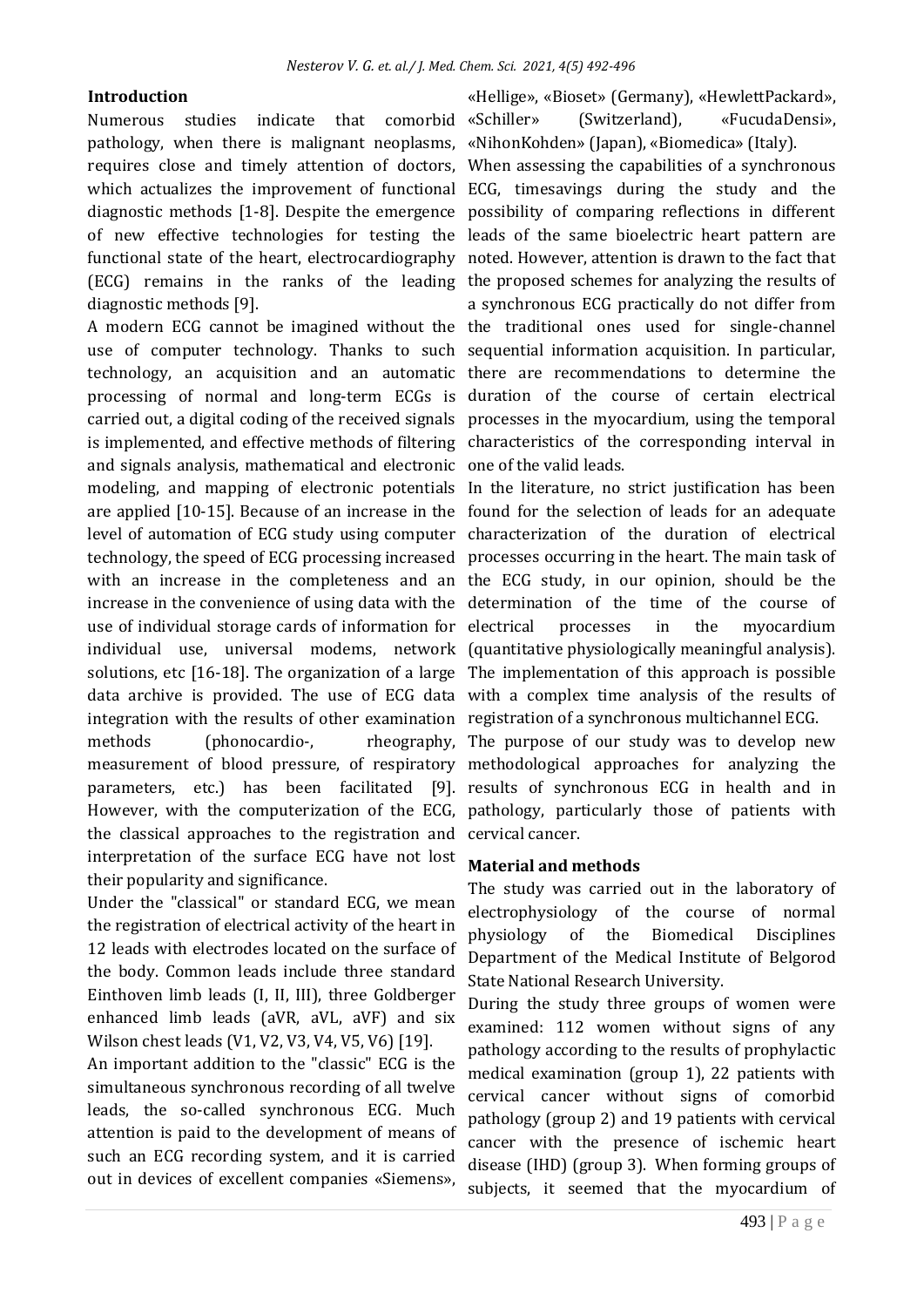individuals from groups 1 and 2 has "normal" many indicators that characterized the same functional activity, and the myocardium of process in fact. patients of group 3 - low functional capabilities. Most researchers propose to determine temporal All women with verified locally advancedcervical indicators in standard lead II [19]. The reason for cancer (T2bNxM0, T3bNxM0) underwent choosing lead II as the main one in time analysis is combined radiation therapy according obvious - more often in this lead, the ECG waves totraditional methods polychemotherapy in thetreatment regimen. the analysis of the data obtained. If the electrical Remote irradiation was carried onROKUS-M axis of the heart deviates from the "normal" ( <sup>60</sup>Co), and Agat B (60Co) was used for position to the right or left, another lead may intracavitary irradiation.

All patients with IHD (group 3) had angina of proposal of some authors to estimate the width of effort of functional class I according to the the waves and the duration of the intervals from classification of the Canadian Society Cardiology [20].

The age of patients in group 1 was 49, 2±0, 2 years ECG in different leads can be represented as a  $(28 \div 59 \text{ years})$ , in group 2-49, 3 $\pm 0$ , 3 years  $(28 \div 60 \text{ time sweep of the vector loop on the axis of this})$ years), in group 3–51, 6±1,7 (31÷67 years).

ECG was performed on the hardware-software perpendicular to the axis of the lead, and complex "Poly-Spectrum-EFSR" company, Ivanovo, Russia). Next, we intended to of this lead. In other leads, the same section of the analyze a part of the polycardiographic study cardiogram vector will form a wave. Registration performed on the 12-channel ECG unit of the of the onset of depolarization or repolarization device. The nomenclature of indicators in should occur at the beginning of the "earliest" processing primary ECGs was traditional [10]. In wave, and the end of the bioelectric process - at the course of the work, new indicators were the end of the "latest" wave. proposed that characterize the time of We have noted that the waves with the highest depolarization of the atria and ventricles, the time amplitude, as a rule, are also the widest, but this is of excitation from the sinoatrial node to the not always the case. This discrepancy more often working myocardiocytes of the ventricles, the refers to the QRS complex and less often to P, T duration of the electric systole. Statistical data waves. A decrease in the amplitude of the QRS processing was performed using STATISTICAforWindows8.0 (StatSoft, Inc.).

#### **Result and Dissection**

The A multichannel computerized system for easier to identify and measure its duration. receiving and processing ECGs has increased the Amplitude P wave≤0.25 mV was observed only in volume and quality of information. The greatest 28.3% of cases, while it was not inferior in interest for characterizing the bioelectrical duration to P wave in other leads. activity of the heart muscle, both in normal The time of passage of excitation from the conditions and with pathology, was the sinoatrial node to the working myocardium measurement of the P wave width, RR, PQ (R), during synchronous ECG analysis should be QRS, and QT intervals. The hardware-software defined as the interval from the beginning of the complex used made it possible to determine the earliest P to the beginning of the earliest  $Q$  or R. above-mentioned intervals for all 12 standard Selective analysis is difficult, because you cannot leads automatically. Nevertheless, when forming a choose either the shortest or the longest interval. conclusion, it was required to rely on one of the Should the choice stop at the shortest? However,

excluding are most well expressed, which was confirmed by become "the best" for temporal analysis. The of the lead where these parameters have the greatest value did not fully satisfy [19].

lead. The section of the vector loop can be ("NeuroSoft" therefore form a section of the isoline on the ECG

complex often leads to its expansion. To software package characterize the time of atrial de-polarization, we used the longest P wave and our method. In 97  $\pm$ 2% of observations, the amplitude of P wave was the highest in standard lead II, here P wave is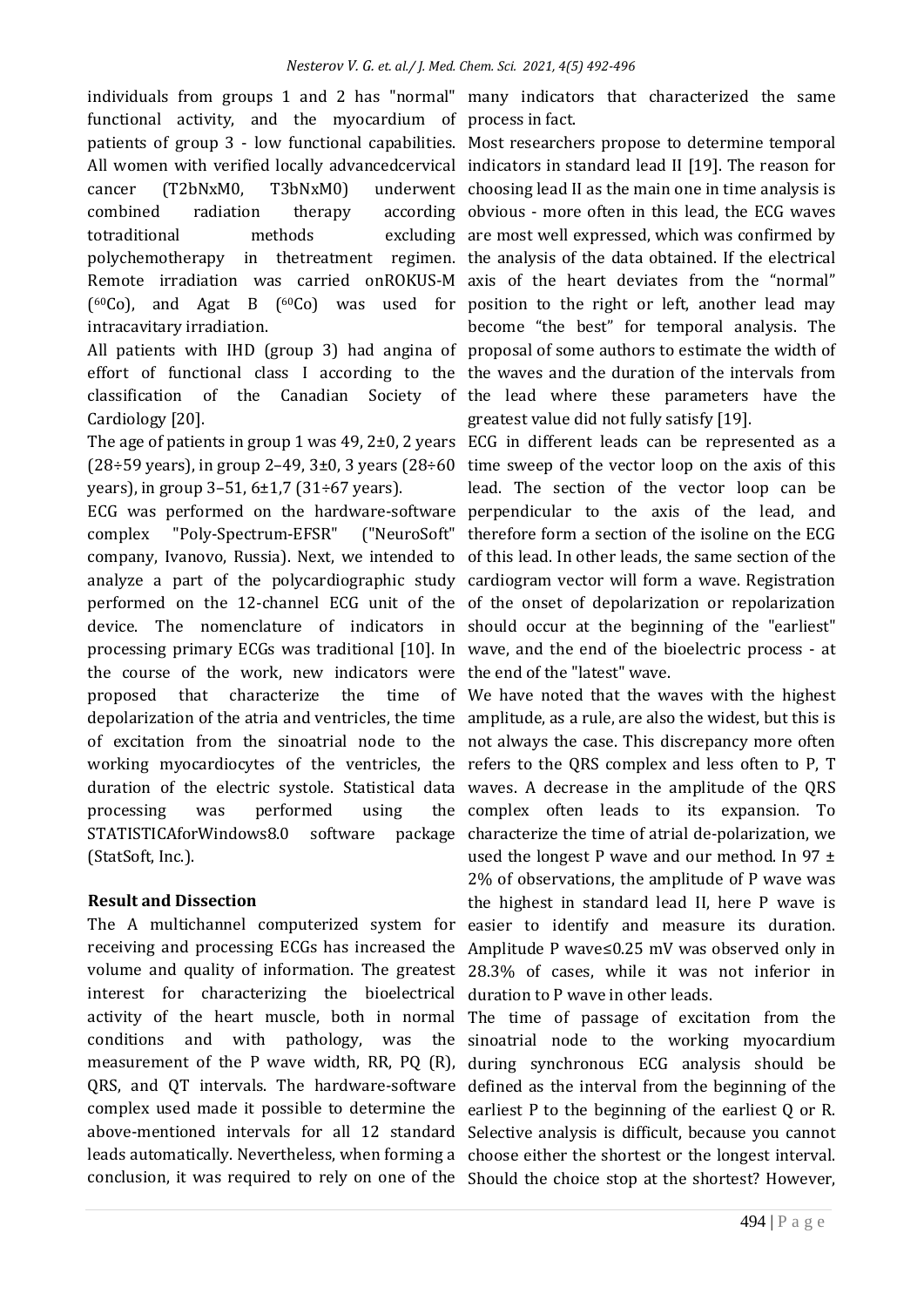with an isoelectric beginning of P wave, the value According to the results of multidimensional of this indicator can be unnecessarily "shortened". scaling, the results of ECG analysis by different The mechanism of "shortening" of the indicator methods in the first group of patients have a was noted only in 1 patient with IHD. The average common location in the 3-dimensional space (1A, values of indicators in all groups, the time 1B, 1C). The same can be said for other groups. according to the proposed method in all groups The results of the analysis by different methods in turned out to be less, but only in groups 2 and 3 groups 2 and 3 differ more than in-group 1. this decrease was statistically significant. The time When conducting factor analysis by the method of of ventricular depolarization in synchronous principal components, 3 significant main factors analysis was defined as the interval from the were identified. The grouping of the results of beginning of the earliest Q(R) to the end of the interpretation of synchronous ECGs corresponds latest (R)S.

In selective analysis, preference was given to wide multivariate scaling. Differences in ECG QRS complexes. The value of this indicator in the interpretation methods were manifested in selective analysis was less than or equal to the value of the indicator determined in the synchronous analysis. In all surveyed cases, the time of ventricular depolarization was significantly longer when determining this indicator using the proposed method.

The duration of the electric systole of ventricular depolarization in synchronic analysis was determined as the interval from the beginning of the earliest Q(R) to the end of the most recent T. The value of this indicator, determined in the selective analysis, was greater than or equal to the value of the indicator determined by the proposed method. In all groups, the average time the ventricles were in a state of depolarization was significantly longer when determining this indicator using the proposed method.

The quantitative characteristic of the processes in the heart muscle according to the traditional method and according to the proposed one were more often different. The study of the operating characteristics of the compared approaches has established that the traditional ECG analysis is inferior in accuracy and reproducibility to the proposed method. Traditional and proposed methods of analysis of synchronous ECG were tested in clustering of morphological and functional states of the myocardium according to the ECG data. The results of the temporal analysis are grouped into clusters. In-group 1, the unification distance grows the least in-group 3–4, especially in-group 2. The results of the analysis in different groups in 3-dimensional space are

to the results obtained in the cluster analysis and patients with IHD and fewer healthy.

# **Conclusion**

The proposed methodological approaches make it possible to more reliably determine changes in the bioelectrical activity of the heart in patients with IHD. The development of an approach to the analysis of a synchronous classical ECG can become a conceptual basis for the creation of means for processing ECG data, algorithms and programs for automatic analysis of the state of the myocardium in patients with cervical cancer in the course of specific treatment.

# **Funding**

This research did not receive any specific grant from funding agencies in the public, commercial, or not-for-profit sectors.

# **Authors' contributions**

All authors contributed toward data analysis, drafting and revising the paper and agreed to be responsible for all the aspects of this work.

# **Conflict of Interest**

We have no conflicts of interest to disclose.

# **References**

[1]. Efremova O.A., Bolkhovitina O.A., Vorobyeva A.S., *Med. Pharm.,* 2017, **3**:15 [\[Google scholar\]](https://scholar.google.com/scholar?hl=en&as_sdt=0%2C5&q=%22Interest+of+doctors+and+patients+with+chronic+heart+failure+in+active+out-patient+observation+and+training.+&btnG=)

consistent with the results of cluster analysis. *of older patients with non-Hodgkin malignant* [2]. Kovynev I.B., Pospelova T.I., Loseva M.I., *Independent prognostic effect of comorbid cardiological and other therapeutic pathology on the effectiveness of antitumor therapy and survival*